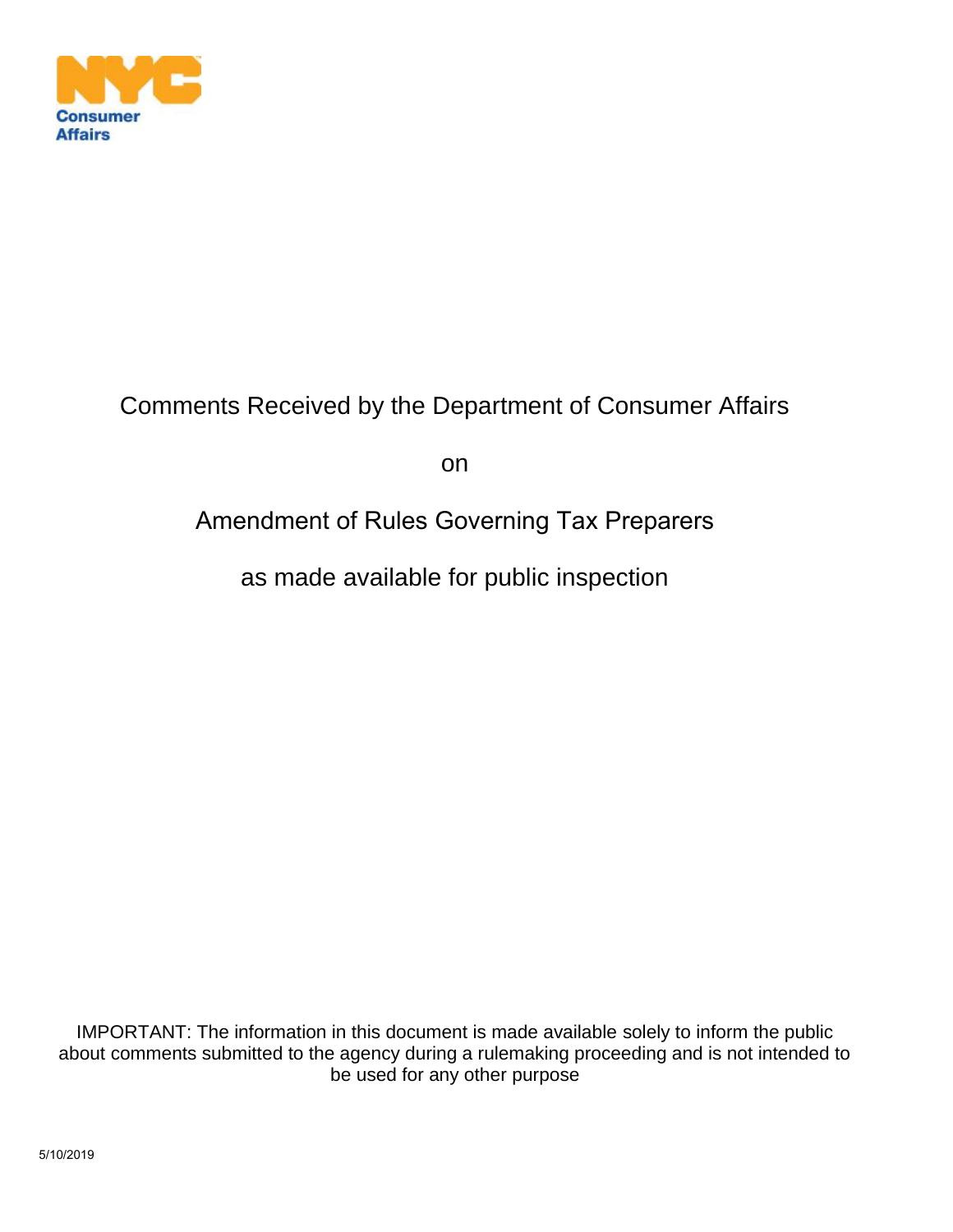Comments 1



May 9, 2019

Mr. Casey Adams Director of City Legislative Affairs New York City Department of Consumer Affairs 42 Broadway, 8th Floor New York, NY 10004

By E-mail - Rulecomments@dca.nyc.gov

## **Re: Comments on NYC DCA Proposed Amendments of Rules Governing Tax Preparers**

Dear Mr. Adams:

On behalf of the New York State Society of Certified Public Accountants (NYSSCPA), an organization representing more than 24,000 CPAs in public practice, business, government and education, I write to express our concerns with the amendments proposed by the New York City Department of Consumer Affairs (DCA) to the rules governing tax preparers. As detailed below, while NYSSCPA finds it laudable that the DCA is amending its rules to enhance consumer protection for tax preparers, with regard to certified public accountants ("CPAs"), the underlying existing rule and the proposed amendment are inconsistent with longstanding Rules of the City of New York. For CPAs they are effectively unnecessary and impractical. As a result, NYSSCPA respectfully requests that the DCA further modify the existing rule and the proposed amendment to exempt CPAs.

By way of background, Title 20 of the Rules of the City of New York sets forth consumer protection requirements for income tax preparers, including signage requirements. These rules specifically exempt CPAs.

Effective January 13, 2018, Title 6 of the Rules of the City of New York was amended to impose additional consumer protection measures on tax preparers generally, including signage requirements. More specifically, section  $5-66(y)$  of Title 6 of the Rules of the City of New York now requires tax preparers who advertise their services to post information regarding how they compute their fees and to post certain disclosures. Now, due to complaints recently received from tax preparers regarding their ability to comply with price list sign requirements when conducting business at a consumer's home or business, the DCA is proposing additional amendments to require a tax preparer who conducts business at a consumer's home or business to provide such consumer with a hard copy of the tax preparer's price list rather than post signs wherever payment is made. Absent from these changes is an exemption for CPAs.

The Rules of the City of New York, Title 20, has exempted certain professions – CPAs, lawyers and enrolled agents – from signage requirements for many years. This structure has worked well and gone without issue. The recent changes to Title 6 of the Rules of the City of New York and the proposed amendment appear to be an attempt to address an issue that does not exist. NYSSCPA, therefore, urges